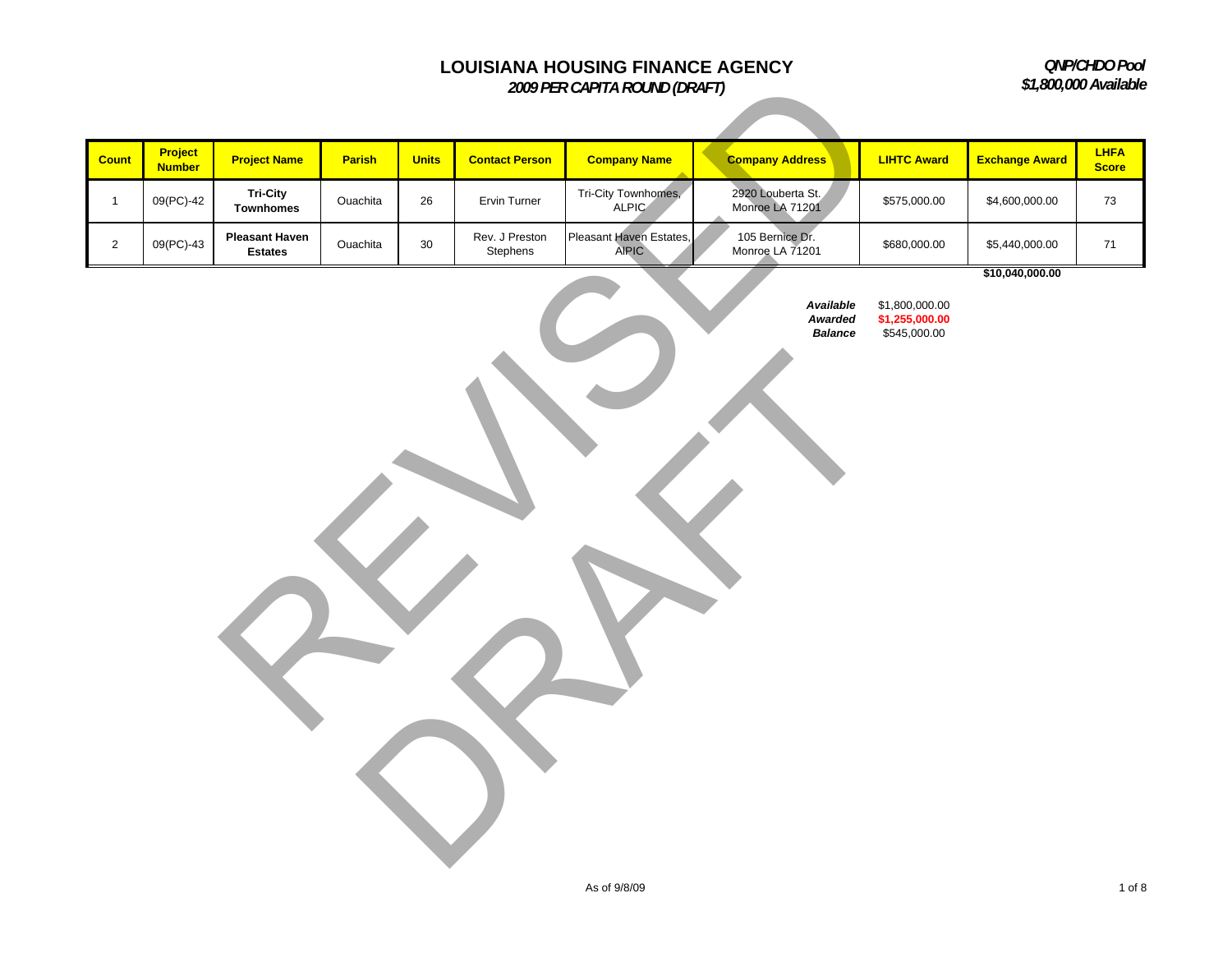*Rural Pool\$1,800,000.00 Available*

|                                                                                                               | \$1,800,000.00 Availa       |                                                                 |               |                          |                       |                                                     |                                                       |                    |                                  |      |  |
|---------------------------------------------------------------------------------------------------------------|-----------------------------|-----------------------------------------------------------------|---------------|--------------------------|-----------------------|-----------------------------------------------------|-------------------------------------------------------|--------------------|----------------------------------|------|--|
|                                                                                                               |                             |                                                                 |               |                          |                       |                                                     |                                                       |                    |                                  |      |  |
|                                                                                                               | <b>Count Project Number</b> | <b>Project Name</b>                                             | <b>Parish</b> | <b>Units</b>             | <b>Contact Person</b> | <b>Company Name</b>                                 | <b>Company Address</b>                                | <b>LIHTC Award</b> | <b>Exchange Award LHFA Score</b> |      |  |
| $\mathbf{1}$                                                                                                  | 09(PC)-31                   | <b>Riverlands Apartments</b>                                    | St. James     | 59                       | Robert Whittington    | Riverlands Limited<br>Partnership                   | P.O. Box 77930<br>Baton Rouge, LA 70879               | \$210,004.00       | \$1,680,032.00                   | 47   |  |
| $\overline{2}$                                                                                                | 09(PC)-16                   | <b>Oakhill Plaza</b><br><b>Apartments</b>                       | De Soto       | 32                       | Kerry Banks           | Mansfield Affordable<br>Housing Partners, LLC       | 104 East Mississippi<br>Ruston, LA 71270              | \$196,216.00       | \$1,569,728.00                   | 46   |  |
| 3                                                                                                             | 09(PC)-15                   | Desoto Plaza<br><b>Apartments</b>                               | De Soto       | 32                       | Kerry Banks           | Desoto Affordable<br>Housing Partners, LLC          | 104 East Mississippi<br><b>Ruston, LA 71270</b>       | \$194,602.00       | \$1,556,816.00                   | 46   |  |
| $\overline{4}$                                                                                                | 09(PC)-14                   | <b>Gibsland Seniors</b><br><b>Apartments</b>                    | Bienville     | 32                       | Kerry Banks           | <b>Gibsland Affordable</b><br>Housing Partners, LLC | 104 East Mississippi<br>Ruston, LA 71270              | \$194,095.00       | \$1,552,760.00                   | 41   |  |
| $5\phantom{.0}$                                                                                               | 09(PC)-01                   | <b>ELIZABETH COURT</b><br><b>APARTMENTS</b>                     | Allen         | 16                       | Frank Thaxton         | <b>ECMB LLC</b>                                     | 401 Market Street, Suite 1110<br>Shreveport, LA 71101 | \$95,000.00        | \$760,000.00                     | 40   |  |
| 6                                                                                                             | 09(PC)-02                   | <b>MILBROOKE</b><br><b>APARTMENTS</b>                           | Sabine        | 32                       | Frank Thaxton         | ECMB, LLC                                           | 401 Market Street, Suite 1110<br>Shreveport, LA 71101 | \$186,242.00       | \$1,489,936.00                   | 39.5 |  |
| $\overline{7}$                                                                                                | 09(PC)-30                   | <b>Stones Throw</b><br>$St_{-}$<br>Tammany<br><b>Apartments</b> |               | 64<br>Robert Whittington |                       | Stones Throw Limited<br>Partnership                 | P.O. Box 77930<br>Baton Rouge, LA 70879               | \$376,933.00       | \$3,015,464.00                   | 39.5 |  |
| 8                                                                                                             | 09(PC)-09                   | <b>OAKS APARTMENTS</b>                                          | Allen         | 32                       | Murray Calhoun        | Oaks Housing, LP                                    | 3224 26th Street<br>Metairie, LA 70002                | \$118,196.00       | \$945,568.00                     | 39   |  |
| \$12,570,304.00<br>Available<br>\$1,800,000.00<br>Awarded<br>\$1,571,288.00<br>\$228,712.00<br><b>Balance</b> |                             |                                                                 |               |                          |                       |                                                     |                                                       |                    |                                  |      |  |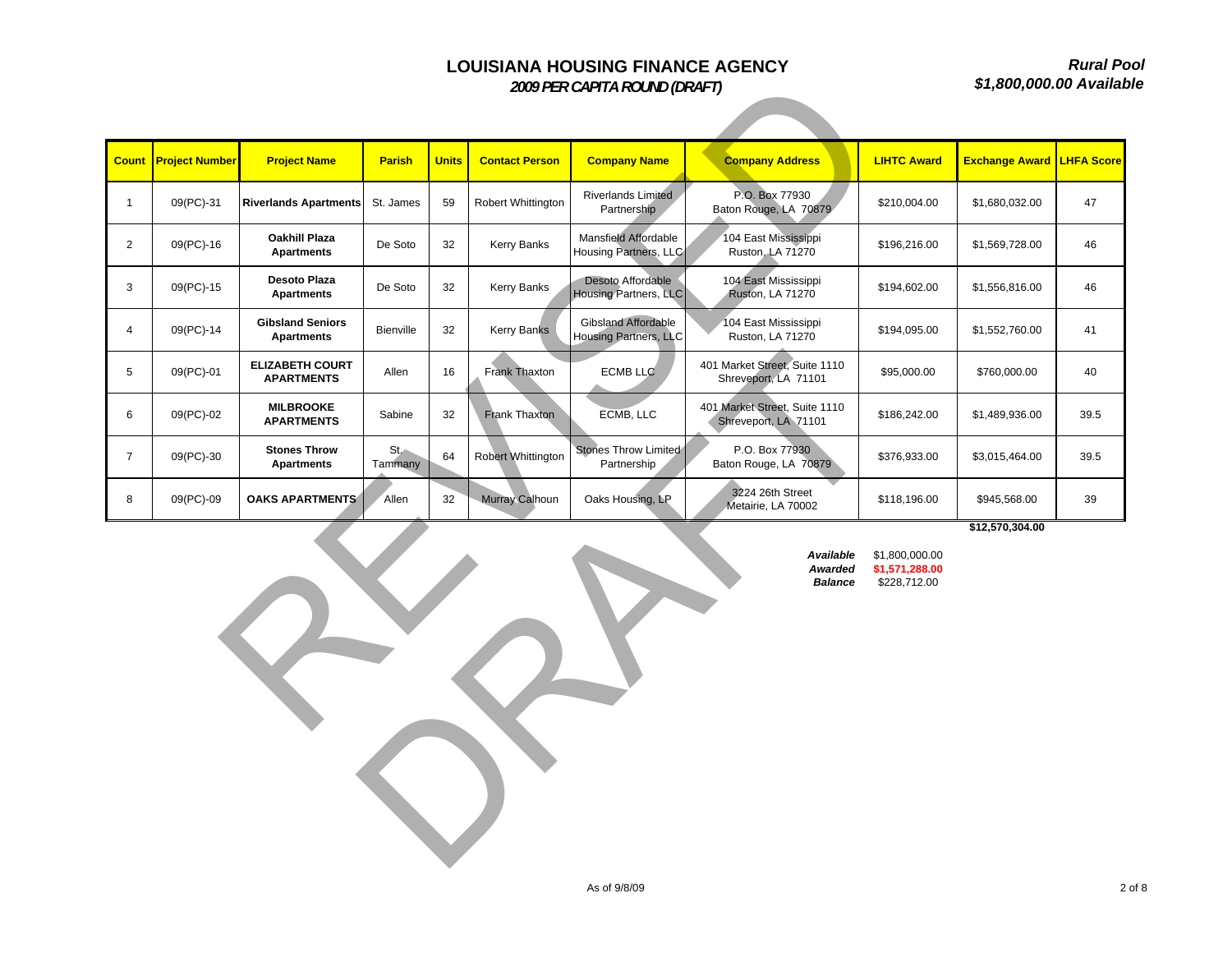*PSH Pool\$1,800,000 Available*

|                |                          |                                  | \$1,800,000 Available |              |                          |                                |                                                                     |                                                                            |                          |                   |                             |
|----------------|--------------------------|----------------------------------|-----------------------|--------------|--------------------------|--------------------------------|---------------------------------------------------------------------|----------------------------------------------------------------------------|--------------------------|-------------------|-----------------------------|
|                |                          |                                  |                       |              |                          |                                |                                                                     |                                                                            |                          |                   |                             |
| <b>Count</b>   | Project<br><b>Number</b> | <b>Project Name</b>              | Parish                | <b>Units</b> | <b>Contact Person</b>    | <b>Company Name</b>            | <b>Company Address</b>                                              | <b>LIHTC Award</b>                                                         | <b>Exchange</b><br>Award | <b>HOME Award</b> | <b>LHFA</b><br><b>Score</b> |
| $\mathbf{1}$   | 09(PC)-53                | 2222 Tulane<br><b>Apartments</b> | Orleans               | 60           | Chris Clement            | 2222 Tulane<br>Apartments, LLC | 909 Poydras Street, Suite<br>3100<br>New Orleans, LA 70112          | \$800,000.00                                                               | \$6,400,000.00           | \$862,000.00      | 54                          |
| $\overline{2}$ | 09(PC)-17                | <b>GCHP-One Stop</b>             | East Baton<br>Rouge   | 36           | Sara Meadows<br>Tolleson | GCHP-One Stop, LLC             | 1614-B Oretha Castle Haley<br><b>Blvd</b><br>New Orleans, LA, 70113 | \$688,000.00                                                               | \$5,504,000.00           |                   | 51                          |
|                |                          |                                  |                       |              |                          |                                |                                                                     | Available \$1,800,000.00<br>Awarded \$1,488,000.00<br>Balance \$312,000.00 | \$11,904,000.00          | \$862,000.00      |                             |
|                |                          |                                  |                       |              |                          | As of 9/8/09                   |                                                                     |                                                                            |                          |                   | 3 of 8                      |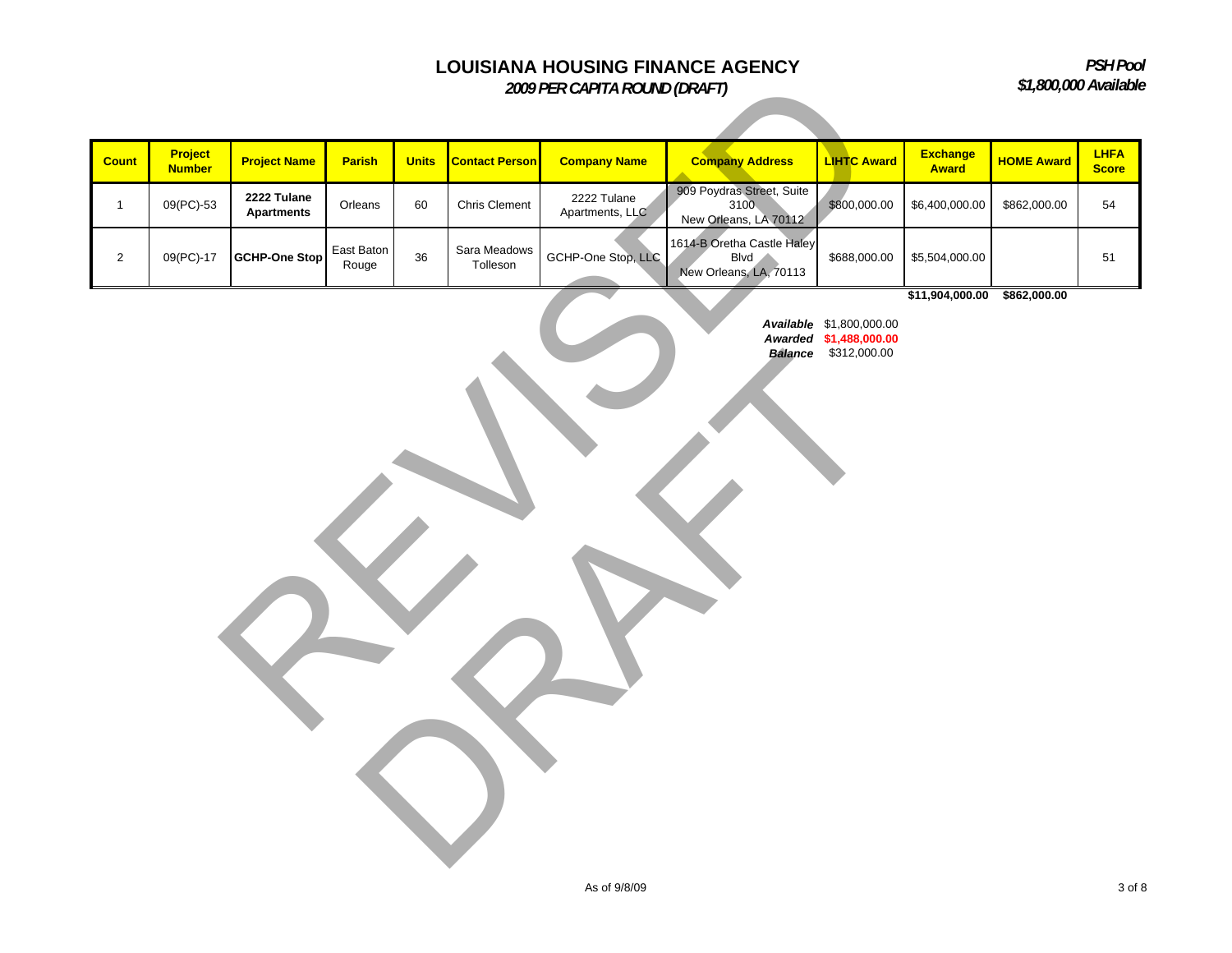|              |                                 |                     |        |              |                       | LOUISIANA HOUSING FINANCE AGENCY<br>2009 PER CAPITA ROUND (DRAFT) |                                        |                                              |                       | PHA Pool<br>\$1,800,000 Available |
|--------------|---------------------------------|---------------------|--------|--------------|-----------------------|-------------------------------------------------------------------|----------------------------------------|----------------------------------------------|-----------------------|-----------------------------------|
| <b>COUNT</b> | <b>Project</b><br><b>Number</b> | <b>Project Name</b> | Parish | <b>Units</b> | <b>Contact Person</b> | <b>Company Name</b>                                               | <b>Company Address</b>                 | <b>LIHTC Award</b>                           | <b>Exchange Award</b> | <b>LHFA Score</b>                 |
|              |                                 |                     |        |              |                       |                                                                   |                                        |                                              |                       |                                   |
| $\mathbf{1}$ |                                 |                     |        |              |                       |                                                                   | Available<br>Awarded<br><b>Balance</b> | $$1,800,000.00$<br>$$0.00$<br>\$1,800,000.00 | \$0.00                |                                   |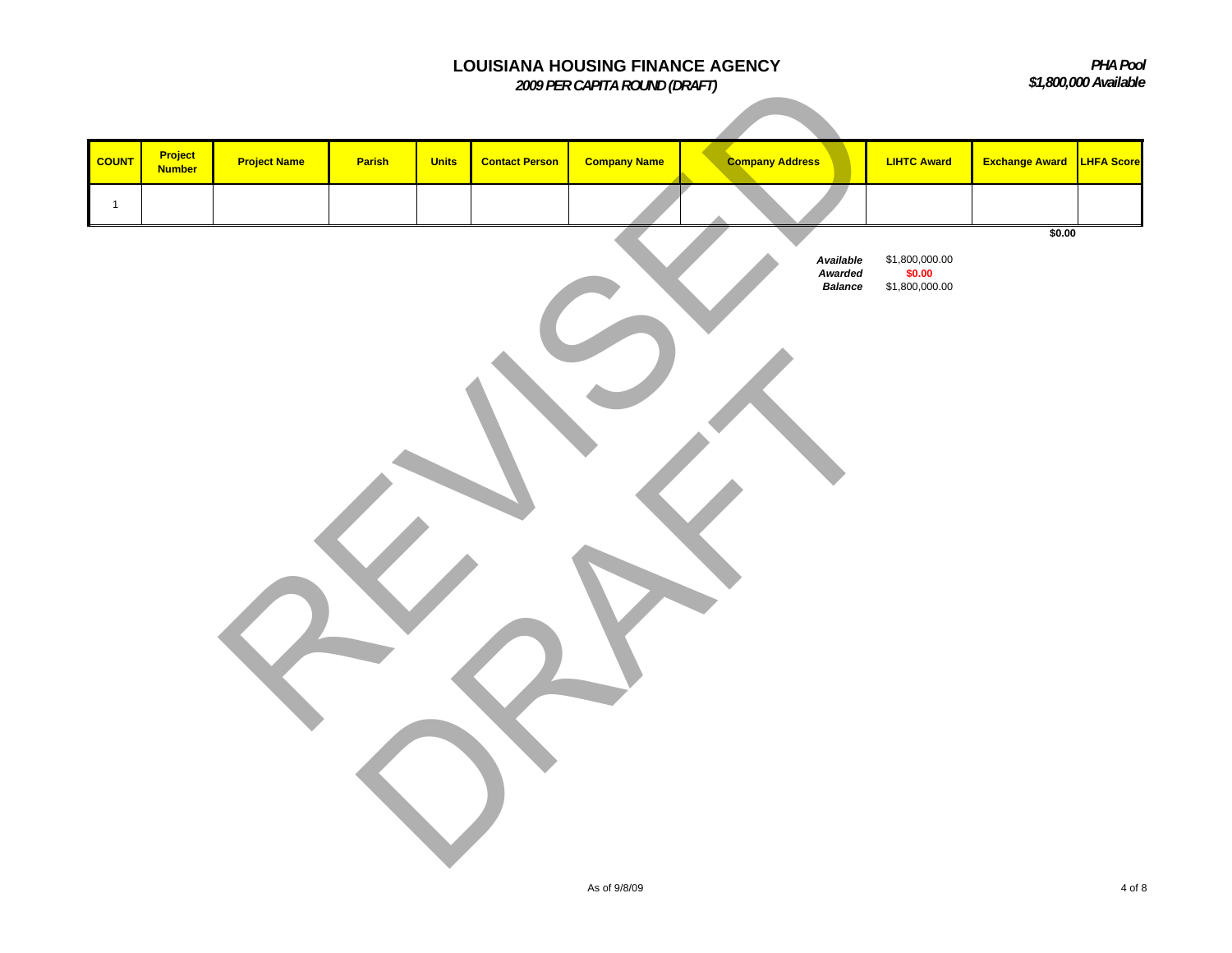*IKE Pool \$3,070,816 Available*

|                |                          |                                          |               |              |                                 | 2009 PER CAPITA ROUND (DRAFT)          |                                                    |                                                  |                   | \$3,070,816 Available       |
|----------------|--------------------------|------------------------------------------|---------------|--------------|---------------------------------|----------------------------------------|----------------------------------------------------|--------------------------------------------------|-------------------|-----------------------------|
| <b>COUNT</b>   | Project<br><b>Number</b> | <b>Project Name</b>                      | <b>Parish</b> | <b>Units</b> | <b>Contact</b><br><b>Person</b> | <b>Company Name</b>                    | <b>Company Address</b>                             | <b>LIHTC Award</b>                               | <b>TCAP Award</b> | <b>LHFA</b><br><b>Score</b> |
| $\mathbf{1}$   | 09(PC)-55                | <b>Fifth Avenue</b><br><b>Apartments</b> | Calcasieu     | 40           | Gary Hassenflu                  | Fifth Avenue Housing<br>Partners, LP   | 416 East 3rd Street<br>Kansas City, MO 64106       | \$787,005.00                                     | \$715,146.00      | 39.5                        |
| $\overline{2}$ | 09(PC)-29                | <b>McKenzie</b><br>Woods                 | Calcasieu     | 38           | Robert Davis                    | McKenzie Woods<br>Development CO, L.P. | 4499 Lake Caroline Drive<br>Lake Charles, LA 70615 | \$800,000.00                                     |                   | 39                          |
| 3              | 09(PC)-27                | Goodman<br>Place                         | Calcasieu     | 38           | <b>Robert Davis</b>             | Goodman Place Development<br>CO, L.P.  | 4499 Lake Caroline Drive<br>Lake Charles, LA 70615 | \$800,000.00                                     | \$715,146.00      | 39                          |
|                |                          |                                          |               |              |                                 |                                        | Available<br>Awarded<br><b>Balance</b>             | \$3,070,816.00<br>\$2,387,005.00<br>\$683,811.00 |                   |                             |

*Available* \$3,070,816.00 *Awarded* **\$2,387,005.00** *Balance* \$683,811.00 RAFTER STREET

As of 9/8/09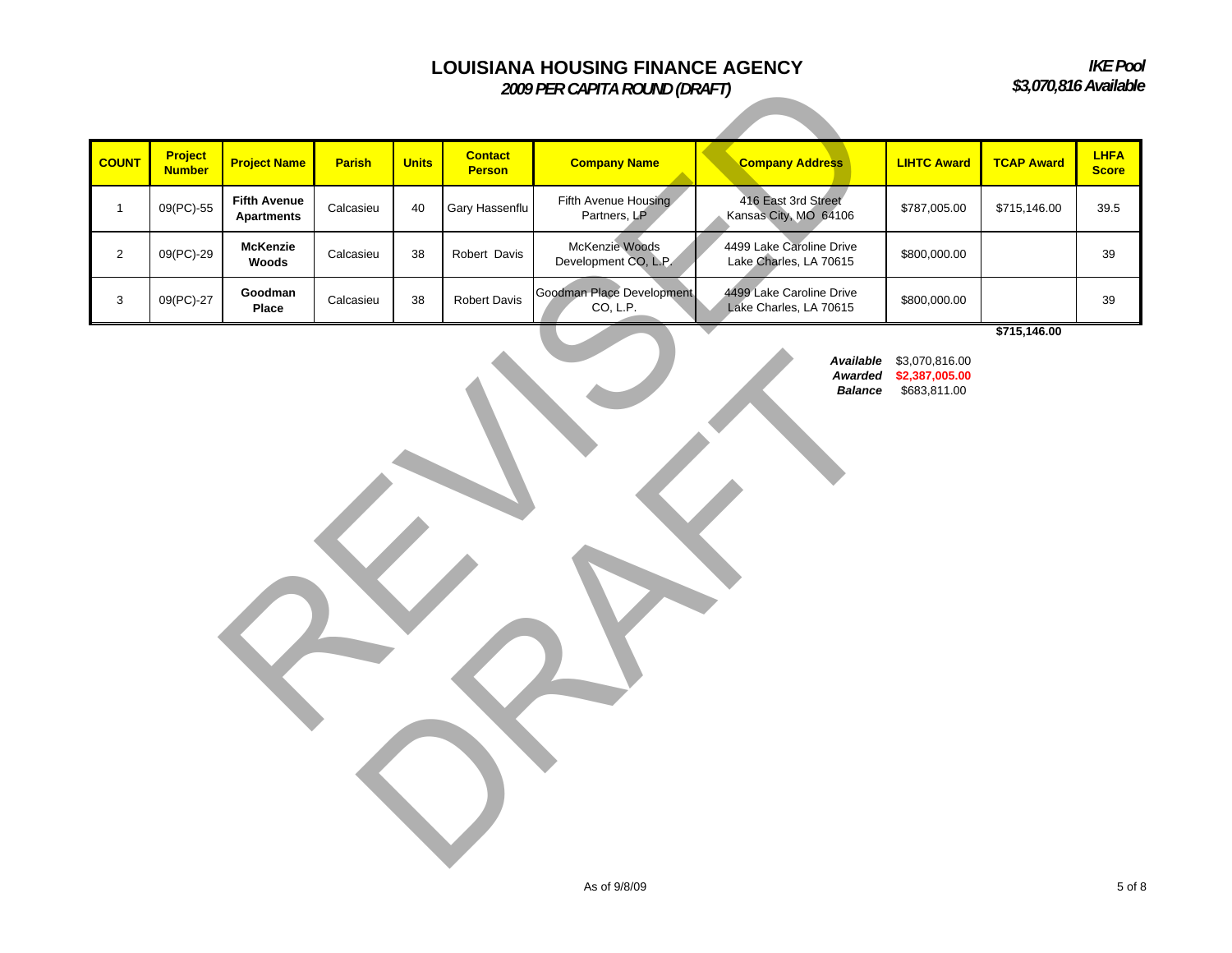*Elderly Pool \$1,800,000 Available*

|                |                          |                                          |                     |              |                       | 2009 PER CAPITA ROUND (DRAFT)         |                                                         |                                                  |                       | \$1,800,000 Availa          |
|----------------|--------------------------|------------------------------------------|---------------------|--------------|-----------------------|---------------------------------------|---------------------------------------------------------|--------------------------------------------------|-----------------------|-----------------------------|
|                |                          |                                          |                     |              |                       |                                       |                                                         |                                                  |                       |                             |
| <b>Count</b>   | Project<br><b>Number</b> | <b>Project Name</b>                      | Parish              | <b>Units</b> | <b>Contact Person</b> | <b>Company Name</b>                   | <b>Company Address</b>                                  | <b>LIHTC Award</b>                               | <b>Exchange Award</b> | <b>LHFA</b><br><b>Score</b> |
| $\overline{1}$ | 09(PC)-32                | <b>Tudor Square</b><br><b>Apartments</b> | Orleans             | 51           | Joseph Stebbins       | Tudor Square Apartments,<br>L.L.C.    | 1477 Louisiana Ave., Suite 102<br>New Orleans, LA 70115 | \$800,000.00                                     | \$6,400,000.00        | 57                          |
| $\overline{2}$ | 09(PC)-04                | <b>HOOPER SPRINGS</b>                    | East Baton<br>Rouge | 48           | Robert E. Reed, Jr.   | Hooper Springs Limited<br>Partnership | 4110 Eaton Avenue<br>Caldwell, Idaho 83607              | \$670,612.00                                     | \$5,364,896.00        | 41                          |
|                |                          |                                          |                     |              |                       |                                       | Available<br>Awarded<br><b>Balance</b>                  | \$1,800,000.00<br>\$1,470,612.00<br>\$329,388.00 | \$11,764,896.00       |                             |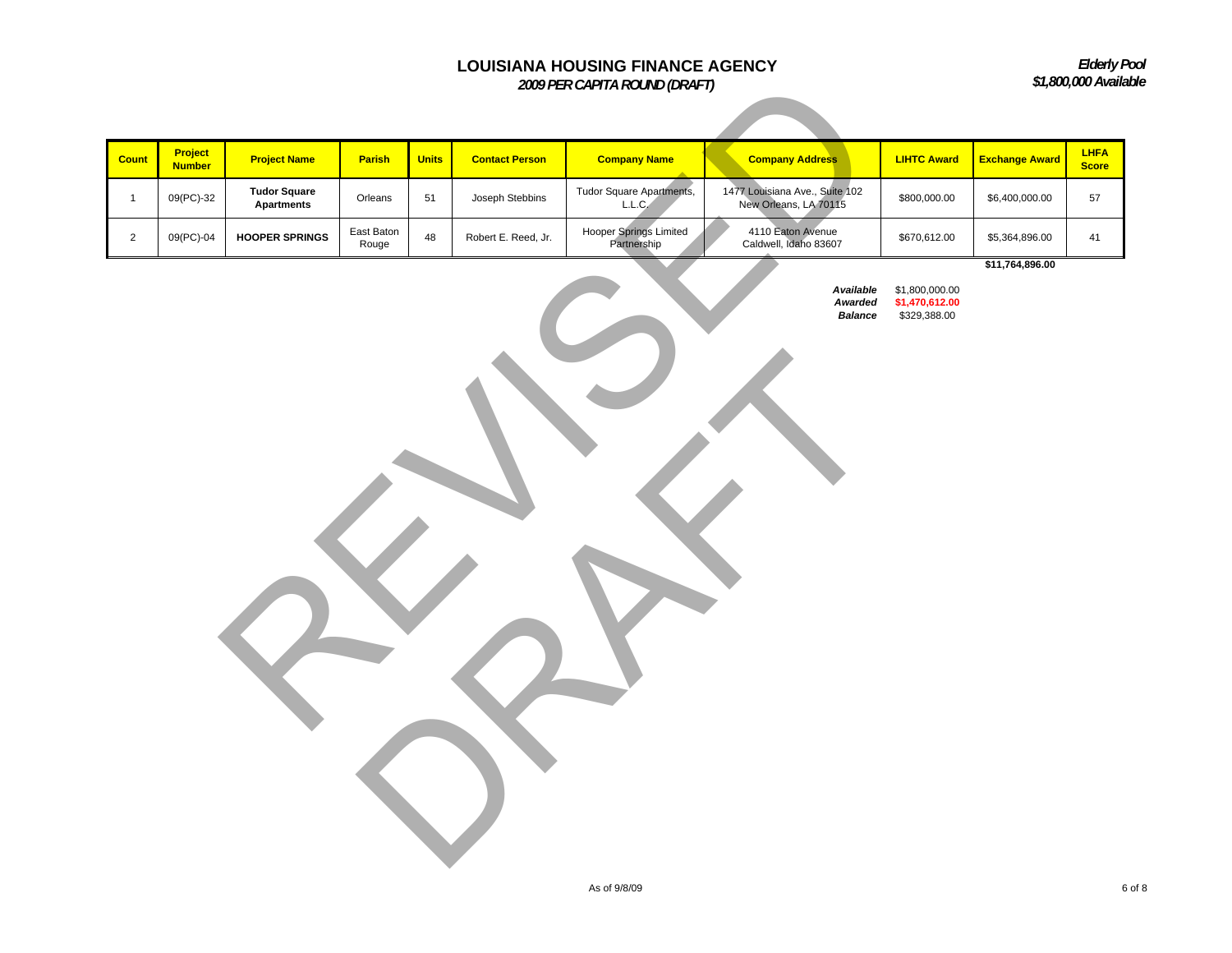*GENERAL POOL \$6,911,814 Available*

|                |                                 |                                                                                           |               |    |                             |                                                             | 2009 PER CAPITA ROUND (DRAFT)                                                                                                                                          |                                                                                        |                                  |              | \$6,911,814 Availab             |                             |
|----------------|---------------------------------|-------------------------------------------------------------------------------------------|---------------|----|-----------------------------|-------------------------------------------------------------|------------------------------------------------------------------------------------------------------------------------------------------------------------------------|----------------------------------------------------------------------------------------|----------------------------------|--------------|---------------------------------|-----------------------------|
|                |                                 |                                                                                           |               |    |                             |                                                             |                                                                                                                                                                        |                                                                                        |                                  |              |                                 |                             |
| Count          | <b>Project</b><br><b>Number</b> | <b>Project Name</b>                                                                       | <b>Parish</b> |    | <b>Units Contact Person</b> | <b>Company Name</b>                                         | <b>Company Address</b>                                                                                                                                                 | <b>LIHTC Award</b>                                                                     | <b>Exchange Award HOME Award</b> |              | <b>Pool</b><br><b>Selection</b> | <b>LHFA</b><br><b>Score</b> |
| $\mathbf{1}$   | 09(PC)-50                       | <b>Fort Miro Homes</b>                                                                    | Ouachita      | 27 | John Mitchell               | Fort Miro Partnership,<br><b>ALPIC</b>                      | 1605 Lamy Lane, Suite D<br>Monroe, LA 71201                                                                                                                            | \$642,885.00                                                                           | \$5,143,080.00                   | \$0.00       | General                         | 76                          |
| 2              | 09(PC)-25                       | The Gates at<br>Riverchase                                                                | Rapides       | 56 | Louis Jurney                | Stockyard Partners, LP                                      | 149 Concourse Drive<br>Pearl, MS 39208                                                                                                                                 | \$794,703.00                                                                           | \$6,357,624.00                   | \$0.00       | General                         | 75                          |
| 3              | 09(PC)-41                       | Goldonna<br>Subdivision                                                                   | Rapides       | 37 | James Freeman               | Goldonna Subdivision,<br><b>ALPIC</b>                       | 3104 Breard St.<br>Monroe LA 71201                                                                                                                                     | \$799,999.00                                                                           | \$6,399,992.00                   | \$0.00       | General                         | 73.5                        |
| $\overline{4}$ | 09(PC)-39                       | <b>Byers Estates III</b>                                                                  | Ouachita      | 37 |                             | James Freeman Byers Estates III, ALPIC                      | 3104 Breard St.<br>Monroe LA 71201                                                                                                                                     | \$799,999.00                                                                           | \$6,399,992.00                   | \$0.00       | General                         | 72                          |
| 5              | 09(PC)-26                       | Meadowbrook<br>Subdivision                                                                | Franklin      | 39 | Louis Jurney                | Nell Street Partners, LP                                    | 149 Concourse Drive<br>Pearl, MS 39208                                                                                                                                 | \$800,000.00                                                                           | \$6,400,000.00                   | \$515,936.00 | General                         | 71.5                        |
| 6              | 09(PC)-18                       | <b>Delta Gardens</b><br><b>Subdivision Single</b><br><b>Family Housing</b><br>Development | Madison       | 33 | <b>Patrick Temple</b>       | Delta Gardens<br><b>Subdivision Limited</b><br>Partnership  | 105 Ray Street, Suite A<br>Rayville, LA 71269                                                                                                                          | \$735,932.00                                                                           | \$5,887,456.00                   | \$0.00       | General                         | 65                          |
| $\overline{7}$ | 09(PC)-20                       | <b>Liberty Place</b><br><b>Apartments</b>                                                 | Orleans       | 34 | <b>James Neville</b>        | <b>Liberty Place</b><br>Apartments, LLC                     | 671 Rosa Ave., suite 201<br>Metairie, LA 70005                                                                                                                         | \$482,050.00                                                                           | \$3,856,400.00                   | \$0.00       | General                         | 65                          |
| 8              | 09(PC)-12                       | <b>Virona Estates</b><br>Subdivision                                                      | Richland      | 38 | Patrick Temple              | Virona Estates<br><b>Subdivision Limited</b><br>Partnership | 105 Ray Street, Suite A<br>Rayville, LA 71269                                                                                                                          | \$794,616.00                                                                           | \$6,356,928.00                   | \$0.00       | General                         | 64                          |
| 9              | 09(PC)-45                       | <b>York Homes</b>                                                                         | Jefferson     | 43 | Victor Ray Rose             | York Homes, Limited<br>Partnership                          | 2439 Manhattan Blvd., Suite 301<br>Harvey, LA 70058                                                                                                                    | \$726,665.00                                                                           | \$5,813,320.00                   | \$0.00       | General                         | 58                          |
|                |                                 |                                                                                           |               |    |                             |                                                             | Balance after 10% per Pool<br><b>Bal. Fwd from Pool Allocations</b><br><b>Total Available</b><br>Awarded<br><b>Balance Brought Fwd from Pool Allocations Remaining</b> | \$4,419,428.00<br>\$3,215,100.00<br>\$7,634,528.00<br>\$6,576,849.00<br>\$1,057,679.00 | \$52,614,792.00                  | \$515,936.00 |                                 |                             |
|                |                                 |                                                                                           |               |    |                             |                                                             |                                                                                                                                                                        |                                                                                        |                                  |              |                                 |                             |

| Balance after 10% per Pool                                 | \$4.419 |
|------------------------------------------------------------|---------|
| <b>Bal. Fwd from Pool Allocations</b>                      | \$3.215 |
| <b>Total Available</b>                                     | \$7.634 |
| Awarded                                                    | \$6,576 |
| <b>Balance Brought Fwd from Pool Allocations Remaining</b> | \$1.057 |